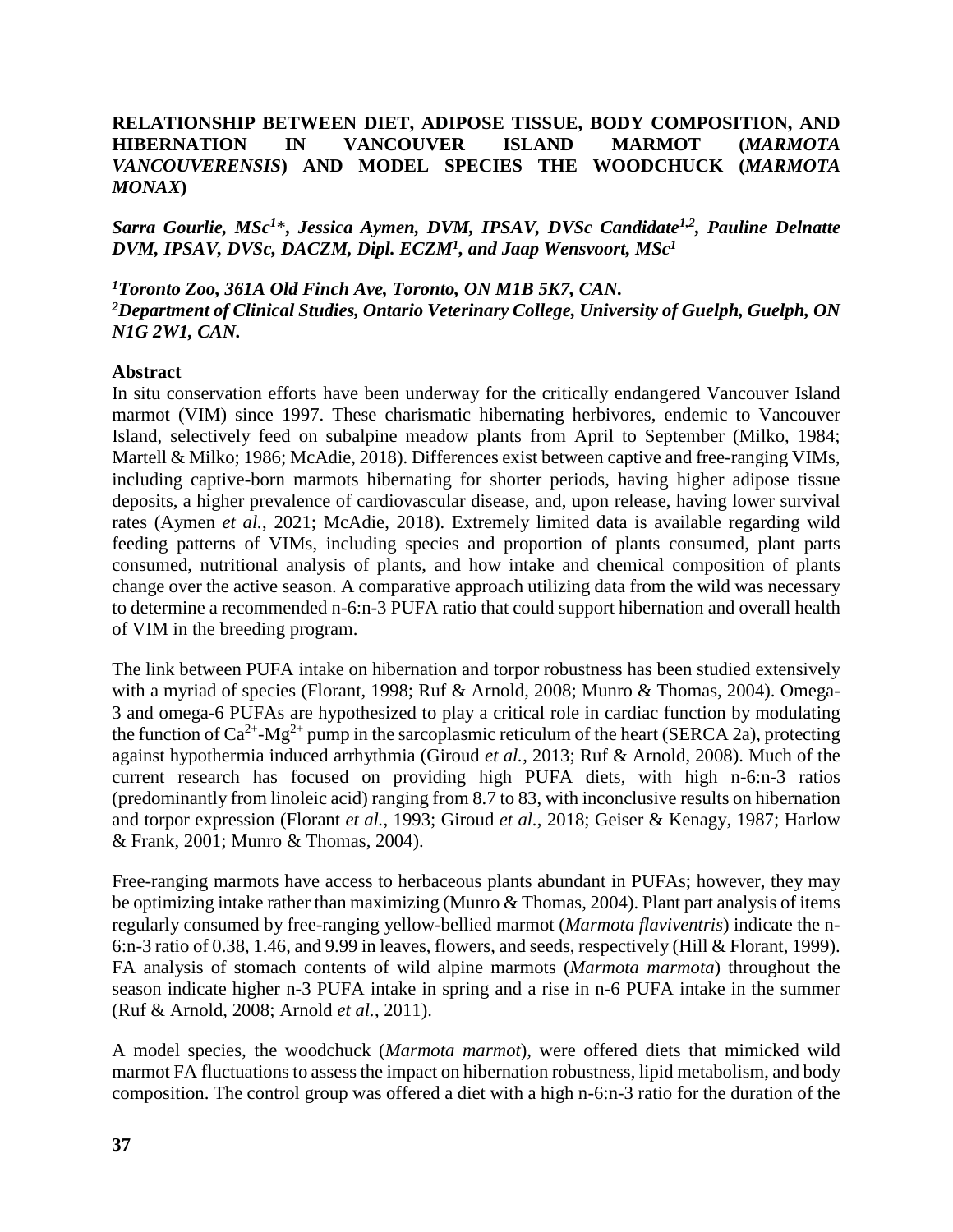active season, the experimental group was offered a diet that started in the spring high in n-3 PUFAs and ended in late summer with the high n-6:n-3 ratio. Hibernation robustness was assessed by using temperatures loggers and measuring hibernation length. There was no influence of treatment on body composition, body weight, or hibernation robustness. However, the experimental diet was able to produce a more favorable fatty acid profile and may be used to further support improved nutritional welfare for the VIM in the future.

## **Literature cited**

- Arnold W, Ruf T, Frey-Roos F, and Bruns U (2011) Diet-independent remodeling of cellular membranes precedes seasonally changing body temperature in a hibernator. *PLoS One* 6(4): e18641.
- Aymen J, Freedman, M Delnatte P, McAdie M, and Beaufrère H (2021) Retrospective analysis of hibernation parameters and breeding success in captive Vancouver Island marmots (*Marmota vancouverensis*): 1997-2018. *Zoo Biol* 40(4): 273-279.
- Florant GL (1998) Lipid metabolism in hibernators: the importance of essential fatty acids. *Am Zool* 38(2): 331-340.
- Florant GL, Hester L, Ameenuddin S, and Rintoul DA (1993) The effect of a low essential fatty acid diet on hibernation in marmots. *Amer J Physiol* 264(4): R747–R753.
- Geiser F and Kenagy GJ (1987) Polyunsaturated lipid diet lengthens torpor and reduces body temperature in a hibernator. *Am J Physiol Regul Integr Comp Physiol* 252(5): R897-R901.
- Giroud S, Frare C, Strijkstra A, Boerema A, Arnold W, and Ruf T (2013) Membrane phospholipid fatty acid composition regulates cardiac SERCA activity in a hibernator, the Syrian hamster (*Mesocricetus auratus*). *PLoS One* 8(5): e63111.
- Giroud S, Stalder G, Gerritsmann H, Kübber-Heiss A, Kwak J, Arnold W, and Ruf T (2018) Dietary lipids affect the onset of hibernation in the garden dormouse (*Eliomys quercinus*): implications for cardiac function. *Front Physiol* 9:1235-1235.
- Harlow HJ and Frank CL (2001) The role of dietary fatty acids in the evolution of spontaneous and facultative hibernation patterns in prairie dogs. *J Comp Physiol B* 171(1): 77–84.
- Hill VL and Florant GL (2000) The effect of a linseed oil diet on hibernation in yellow-bellied marmots (*Marmota flaviventris*). *Physiol Behav* 68(4): 431-437.
- Hill VL and Florant GL (1999) Patterns of fatty acid composition in free ranging yellow-bellied marmots and their diet. *Can J Zoo* 77(9): 1494-1503.
- Thorp CR, Ram PK, and Florant GL (1994) Diet alters metabolic rate in the yellow-bellied marmot (*Marmota flaviventris*) during hibernation. *Physiol Biochem Zool* 67(5): 1213-1229.
- Martell AM and Milko RJ (1986) Seasonal diets of Vancouver Island marmots. *Can Field Nat* 100(2): 241-245.